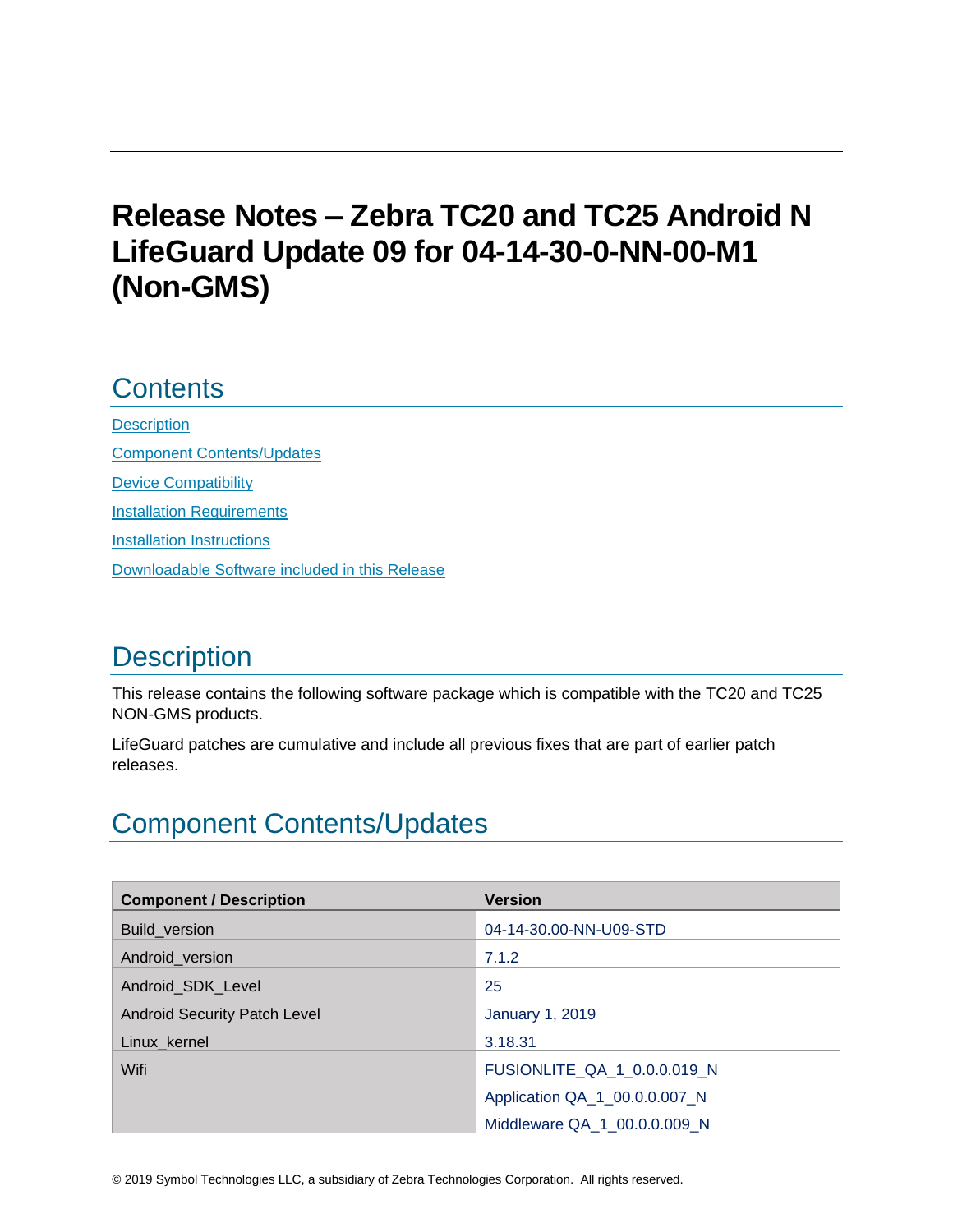|                                  | Radio QA_1_00.0.0.017_N                                                        |
|----------------------------------|--------------------------------------------------------------------------------|
| Platform                         | Qualcomm MSM8937                                                               |
| Scanning_Framework               | 19.50.37.0                                                                     |
| <b>DWDemo</b>                    | 2.0.13                                                                         |
| <b>OSX</b>                       | QCT.71.7.8.UL                                                                  |
| <b>MXMF</b>                      | 8.2.2.0                                                                        |
| Touch                            | Focaltech V1.1 20161103 (fw:0x24)                                              |
| <b>Bluetooth Stack</b>           | CNSS-PR-4-0-552-166444-1/01050102                                              |
| Flash_Size                       | 16G /32G                                                                       |
| RAM_Size                         | 2G                                                                             |
| <b>GPS</b>                       | MPSS.JO.3.0-00295-8937_GENNS_PACK-1                                            |
| <b>MMS</b>                       | 7.1.2                                                                          |
| RIL_Version                      | 1.0                                                                            |
| BT_Pairing_Utility               | 3.8                                                                            |
| Datawedge                        | 7.0.4                                                                          |
| Camera                           | LA.UM.5.6.r1-04600-89xx.0-1                                                    |
| <b>PTT</b>                       | 3.1.35                                                                         |
| RxLogger                         | 5.4.10.0                                                                       |
| StageNow                         | 3.1.1.1019                                                                     |
| Data_Analytics                   | 3.3.0.1113                                                                     |
| <b>EMDK</b>                      | 7.0.0.2000                                                                     |
| <b>IMEI SV Number</b>            | 06                                                                             |
| <b>OEM Config</b>                | 8.1.0.9                                                                        |
| <b>File Browser</b>              | 1.19.1.5                                                                       |
| <b>DDT</b>                       | V1.16.0.1                                                                      |
| Zebra Software Licensing Manager | 3.1.1                                                                          |
| <b>Audio SW Version</b>          | 0.11.0.0                                                                       |
| <b>Acoustic Profiles</b>         | General: CN2.4                                                                 |
|                                  | Cellular: CN2.6                                                                |
| Fingerprint                      | Zebra/TC25/TC25FM:7.1.2/04-14-30.00-NN-U09-<br>STD/190102:user/release-keys,   |
|                                  | Zebra/TC20/ TC20RT:7.1.2/04-14-30.00-NN-U09-<br>STD/190102:user/release-keys,  |
|                                  | Zebra/ TC20/ TC20RD:7.1.2/04-14-30.00-NN-<br>U09-STD/190102:user/release-keys, |
|                                  | Zebra/ TC20/ TC20KB:7.1.2/04-14-30.00-NN-<br>U09-STD/190102:user/release-keys  |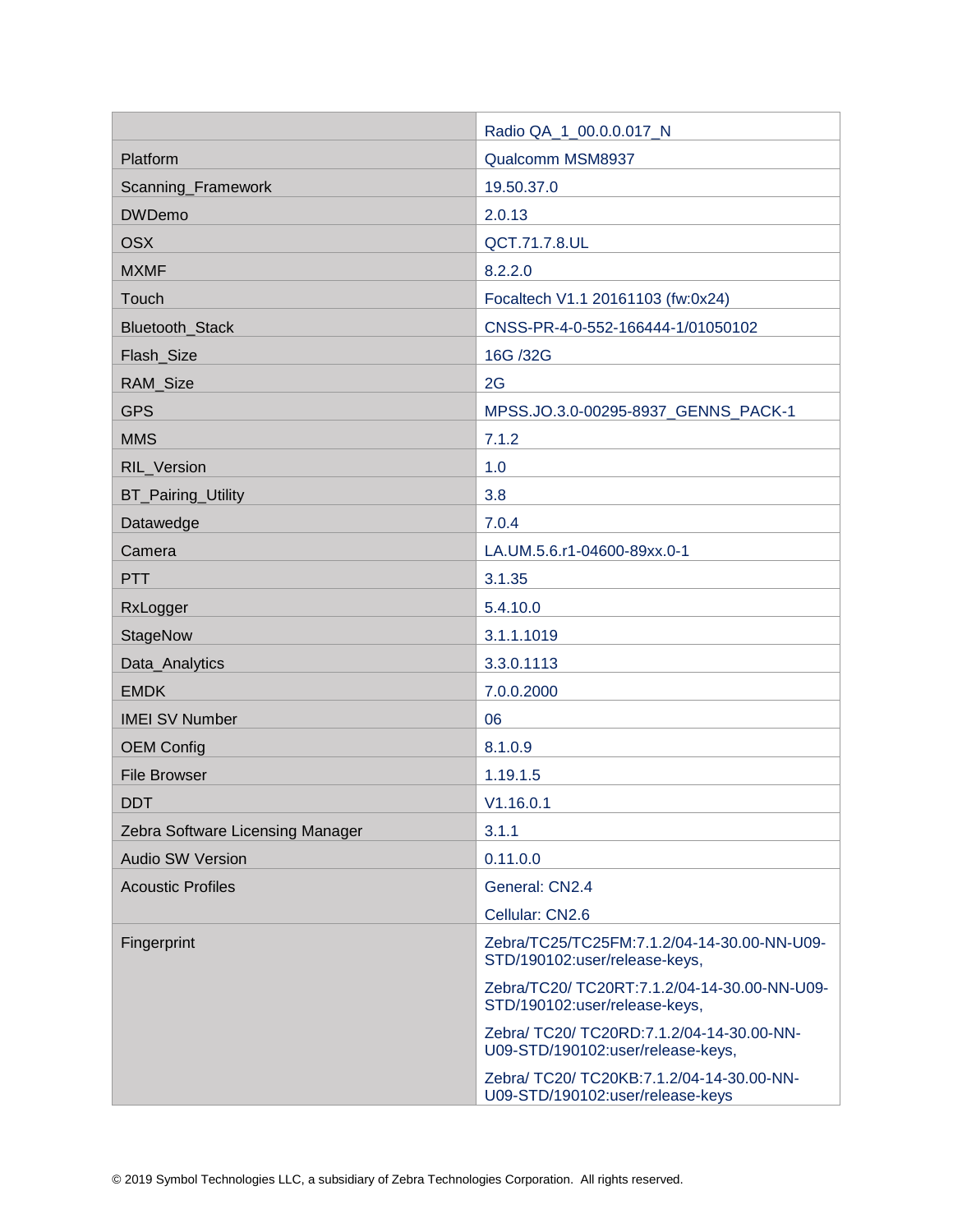### **1. CFE v9 Updates:**

❖ CFE-TC2X-N-XX-041430-N-00-09.zip (Non-GMS)

#### 1. **Android Security Patch Level**: January 01, 2019

Use the below link to see the Android Security bulletin for more information:<https://source.android.com/security/bulletin/>

- 2. SPR36021 Resolved an issue wherein voice call quality was getting degraded when phone is slightly moved away from the mouth area.
- 3. SPR35855/35695 Resolved an issue wherein datawedge is slow in scanning output data.
- 4. Updated below mentioned components:
	- o Scanner Framework: Version 19.50.37.0
		- a. SPR35288 Fixed an issue wherein initialization of scanner was taking ~1sec.
		- b. SPR35054 Added support for reduced quite zone barcode decoding.
	- o WLAN/BT Firmware: Version CNSS-PR-4-0-552-166444-1/01050102
		- a. CVE-2018-5383 was corrected preventing unauthenticated BT pairing.
		- b. WiFi: FUSIONLITE\_QA\_1\_0.0.0.019\_N
		- c. SPR35609 Resolved an issue where WLAN operation is affected when BT was in use.

### **2. CFE v8 Updates:**

- ❖ CFE-TC2X-N-XX-041430-N-00-08.zip (Non-GMS)
	- 1. **Android Security Patch Level**: December 01, 2018

Use the below link to see the Android Security bulletin for more information:<https://source.android.com/security/bulletin/>

2. SPR34310/35785 – Resolved an issue wherein CANCEL READ API was not working when Continuous Mode was enabled.

### **3. CFE v7 Updates:**

❖ CFE-TC2X-N-XX-041430-N-00-07.zip (Non-GMS)

#### 1. **Android Security Patch Level**: November 01, 2018

Use the below link to see the Android Security bulletin for more information:<https://source.android.com/security/bulletin/>

3. MX, StageNow, EMDK, Datawedge component updates:

Note: For detailed release notes, please refer [http://techdocs.zebra.com](http://techdocs.zebra.com/)

- o MX: Version 8.2.2.0
	- a. SPR35665 Resolved an issue wherein google keyboard settings are not persisting through a reboot when configured directly after factory reset.
	- b. SPR34771 Resolved a synchronization issue in Mx.
- o StageNow Client: Version 3.1.1.1019
- o EMDK: Version 7.0.0.2000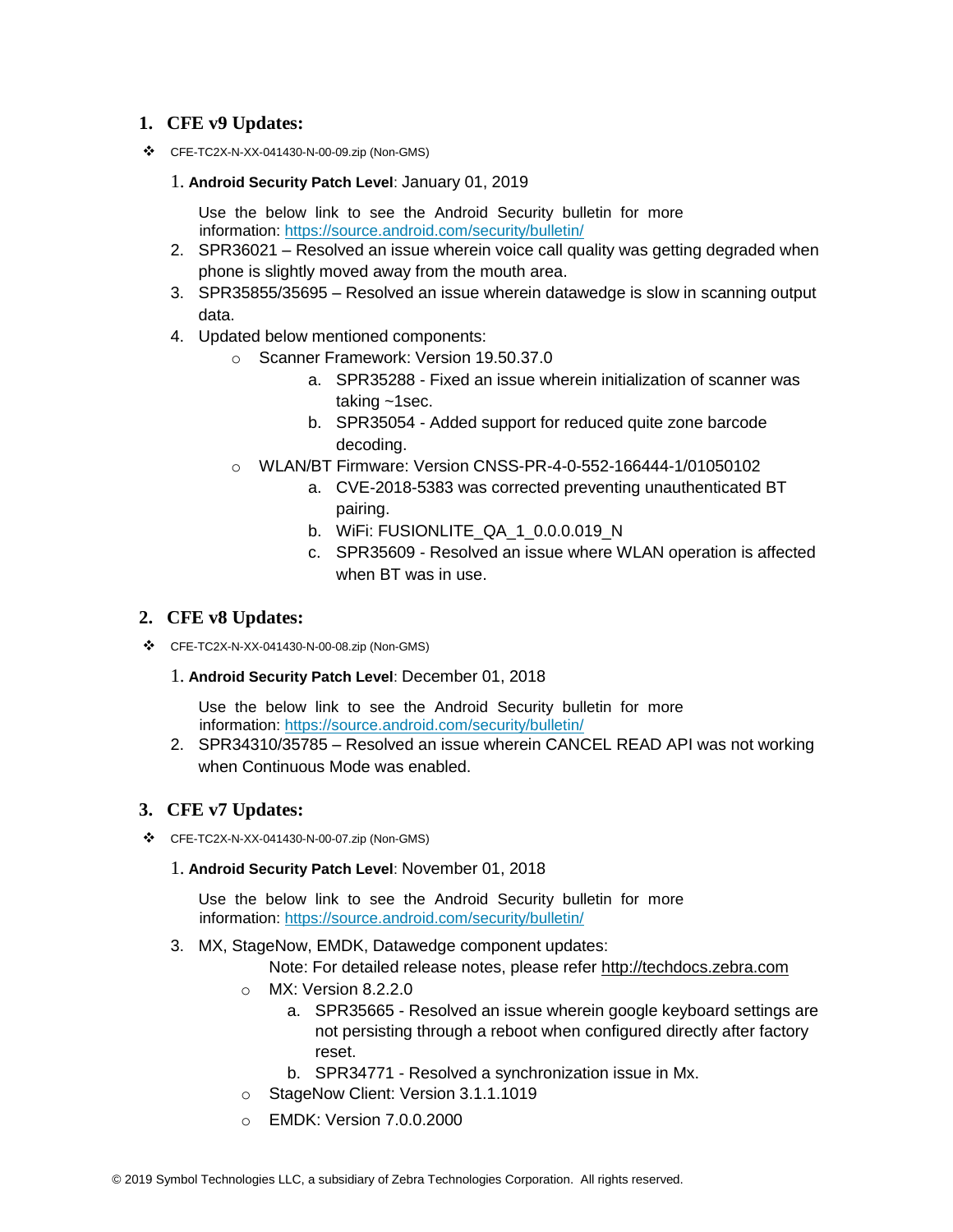- o Datawedge: Version 7.0.4
- 4. B2M client included in disabled mode.
- 5. SPR35581 Resolved an issue wherein soft Keyboard was not coming up upon explicitly invoking via API on hard keypad devices.

### **2. CFE v6 Updates:**

❖ CFE-TC2X-N-XX-041430-N-00-06.zip (Non-GMS)

#### 1. **Android Security Patch Level**: October 01, 2018

Use the below link to see the Android Security bulletin for more information:<https://source.android.com/security/bulletin/>

6. SPR35440- Resolved an issue where device did not show private APN when it was created using StageNow.

### **3. CFE v5 Updates:**

- ❖ CFE-TC2X-N-XX-041430-N-00-05.zip (Non-GMS)
	- 1. **Android Security Patch Level**: September 01, 2018

Use the below link to see the Android Security bulletin for more information:<https://source.android.com/security/bulletin/>

- 7. Updated below mentioned components:
	- o File Browser: Version 1.19.1.5
	- o Diagnostic Tool: Version 1.16.0.1
	- o OEMConfig: Version 8.1.0.9
	- o WiFi FUSIONLITE\_QA\_1\_0.0.0.018\_N
	- o DataAnalytics Version 3.3.0.1113
- 8. MX, StageNow, EMDK, Datawedge component updates:

Note: For detailed release notes, please refer [http://techdocs.zebra.com](http://techdocs.zebra.com/)

- o MX: Version 8.1.0.10
	- a. SPR34716 Resolved an issue wherein the MX was getting killed by Backup manager and didn't restart properly.
	- b. SPR33323 Added new feature to enable/disable physical keyboard via StageNow.
- o StageNow Client: Version 3.1.1.1018
- o EMDK: Version 6.10.12.1312
- o Datawedge: Version 6.9.49
	- a. SPR34429 Resolved an issue wherein DataWedge failed to load "default Profile0".
	- b. SPR34614 Resolved an issue in DataWedge wherein scanner could not be enabled due to quick enabling and disabling of scanner through Intents.
	- c. SPR34972 Implemented new parameters in scanner\_input\_plugin API so that the API takes considerable less time to suspend/reenable of the scanner
- 9. Included Zebra Software License Manager v3.1.1.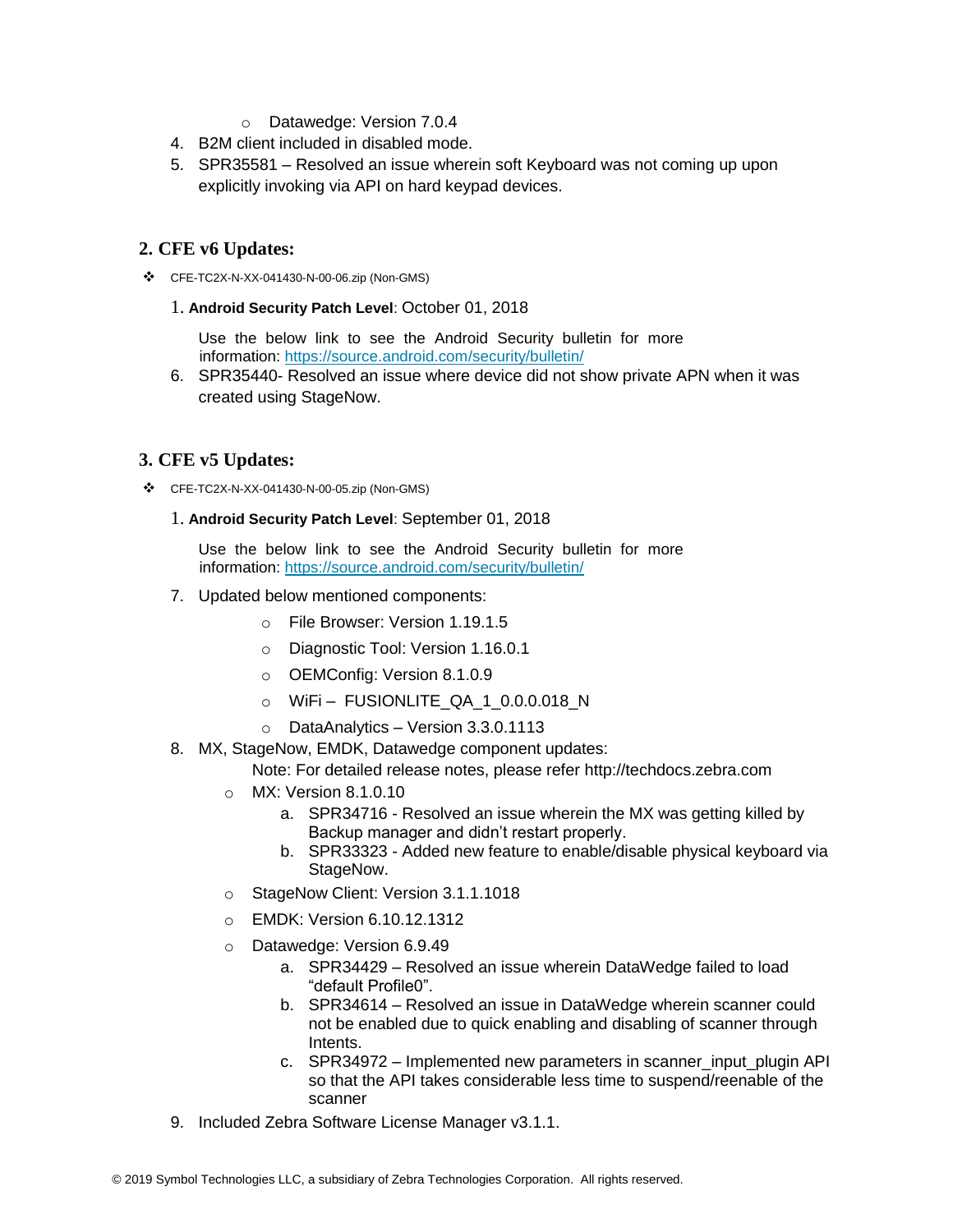- 10. SPR33207- Resolved an issue wherein the Device Diagnostic tool had an issue with reading the Battery Cycles in the application for PP+ batteries.
- 11. SPR35252- Resolved an issue wherein the device reboots when DO mode is enabled and user tries to turn data saver on.
- 12. SPR35568 Resolved an issue wherein device does not show preview information in Messaging App when language toggles from right-to-left.
- 13. Data Analytics changes:
	- o DataAnalytics has been renamed to Zebra Data Service.
	- o DAInBuiltDCA has been renamed to Zebra Data Service Plugin.
	- o SettingsEULA has been renamed to Zebra Data Services.
	- $\circ$  In this release, the ZDS-EULA pop up during configuring the device, can be automatically skipped if the device is configured for Device Owner mode or when SUWBypass is used.
	- $\circ$  DO mode configuration mechanism includes NFC bump, QR code, AFW# and Zero touch.
	- o SUW Setup Wizard Bypass can set with PowerMgr CSP.
	- o On Automatic skipping of Zebra EULA, Zebra's default settings and data collection rules will be configured on the device.
- 14. Disabled the Qualcomm Location from GMS build for both TC20 and TC25.

### **4. CFE v4 Updates:**

❖ CFE-TC2X-N-XX-041430-N-00-04.zip (Non-GMS)

#### 1. **Android Security Patch Level**: August 01, 2018

Use the below link to see the Android Security bulletin for more information: <https://source.android.com/security/bulletin/>

- o Updated below mentioned components:
	- $MXMF Version 8.0.1.2$
	- DataWedge Version 6.8.54
	- EMDK Version 6.9.16.1216
	- Staging Client Version 3.0.1.1038
	- File Browser -- Version 1.19.1.5
	- DDT -- Version 1.15.0.14
	- OEM Config Version 8.0.0.4
	- Data Analytics -- Version 3.3.0.1113
	- Wifi -- Version FUSIONLITE\_QA\_1\_0.0.0.017\_N
- o SPR35005 Resolved an issue wherein the Proximity being Suspended.
- $\circ$  Added cellular WAN changes to support some Latin American (LATAM) carriers certification. TC25 now supports following Latin America Carriers
	- AT&T Mexico
	- Telcel Mexico
	- Telefonica Columbia
- o Changes for Telenor Denmark carrier certification:
	- SPR34858 Corrected SIM PIN Retry Count
	- Danish language translations

### **5. CFE v3 Updates:**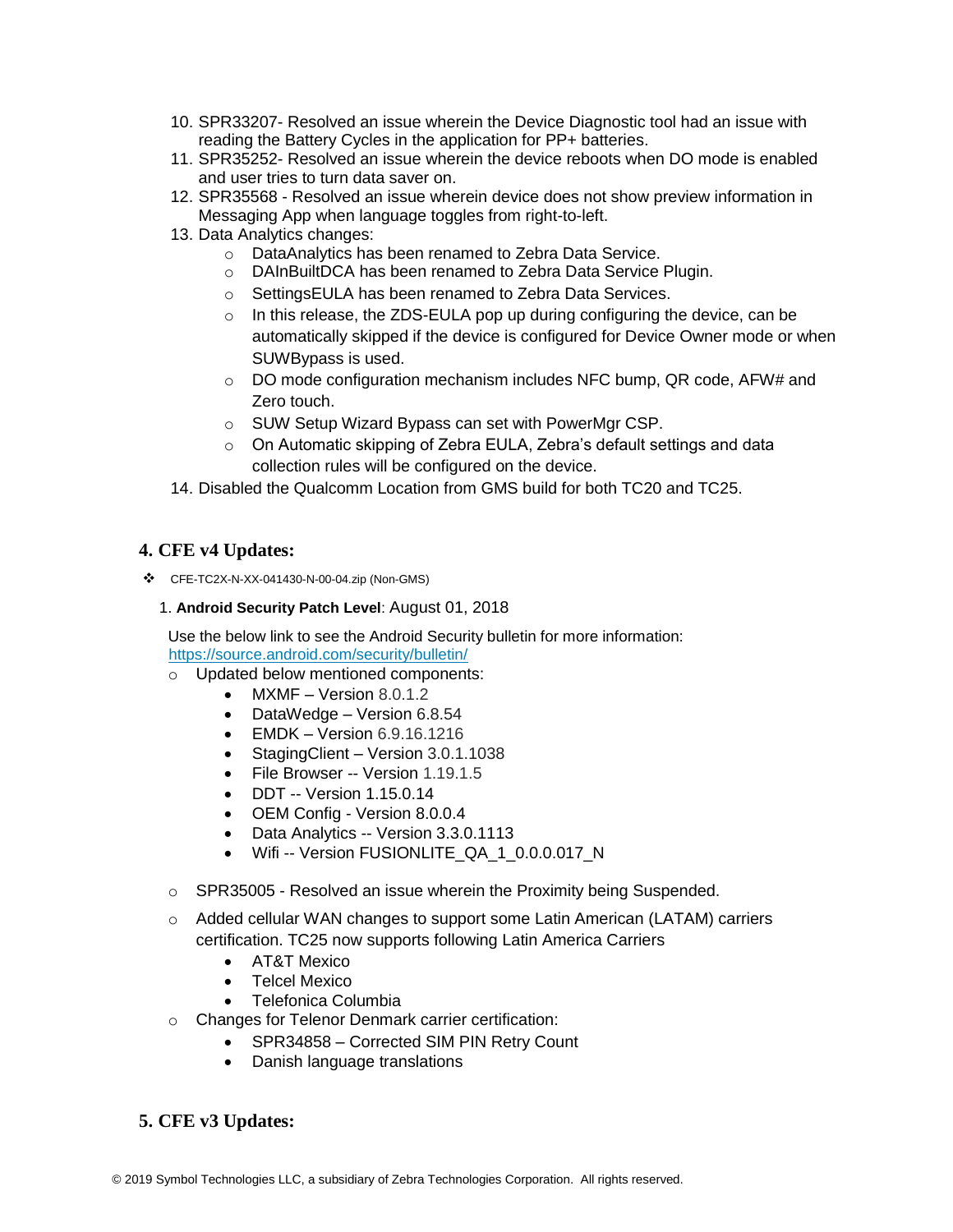❖ CFE-TC2X-N-XX-041430-N-00-03.zip (Non-GMS)

#### 1. **Android Security Patch Level**: July 01, 2018

Use the below link to see the Android Security bulletin for more information: <https://source.android.com/security/bulletin/>

- o Updated below mentioned components:
	- MXMF Version 8.0.1.2
	- DataWedge Version 6.8.54
	- $\bullet$  EMDK Version 6.9.16.1216
	- Staging Client Version 3.0.1.1038
	- File Browser -- 1.19.1.5
	- DDT -- 1.15.0.14
- $\circ$  SPR34716 Resolved an issue wherein the MX was getting killed by Backup manager and didn't restart properly.
- $\circ$  SPR34145 Resolved an issue wherein indexing of the WEP key was not handled correctly.
- $\circ$  SPR34429 Resolved an issue wherein failed to emit scan beam if the application was launched during device suspend.

### **6. CFE v2 Updates:**

❖ CFE-TC2X-N-XX-041430-N-00-02.zip (Non-GMS)

1. **Android Security Patch Level**: June 01, 2018

Use the below link to see the Android Security bulletin for more information: <https://source.android.com/security/bulletin/>

- o Updated below mentioned components:
	- MXMF Version 8.0.0.10
	- DataWedge Version 6.8.50
	- EMDK Version 6.9.16.1216
	- Staging Client Version 3.0.1.1037
	- File Browser --1.19.1.5
	- DDT -- 1.15.0.14
- $\circ$  SPR33207 Resolved an issue wherein the Device Diagnostic tool had an issue with reading the Battery Cycles in the application for PP+ batteries
- $\circ$  SPR33671 Resolved an issue wherein user was unable to create WIFI profile with username as backslash followed by number
- $\circ$  SPR34267 Resolved an issue wherein the device was failed to enable USB debugging when a barcode was scanned.
- $\circ$  SPR33862 Resolved an issue wherein the Screen Time off settings using Display manager CSP was not working.
- o SPR34145 Resolved an issue wherein indexing of the WEP key was not handled correctly.
- $\circ$  SPR33973 Resolved an issue wherein erroneously loading default profile by providing feature to ignore disabled profiles in DataWedge
- o SPR33848 Added support to included category field in intent profile in StageNow.
- o SPR34189 Resolved an issue wherein low ram and oom limit adjustments to provide more free memory.
- $\circ$  SPR33639 Resolved an issue wherein the customer app install and launch during device sleep state and device stop emitting scan beam after awake from suspend.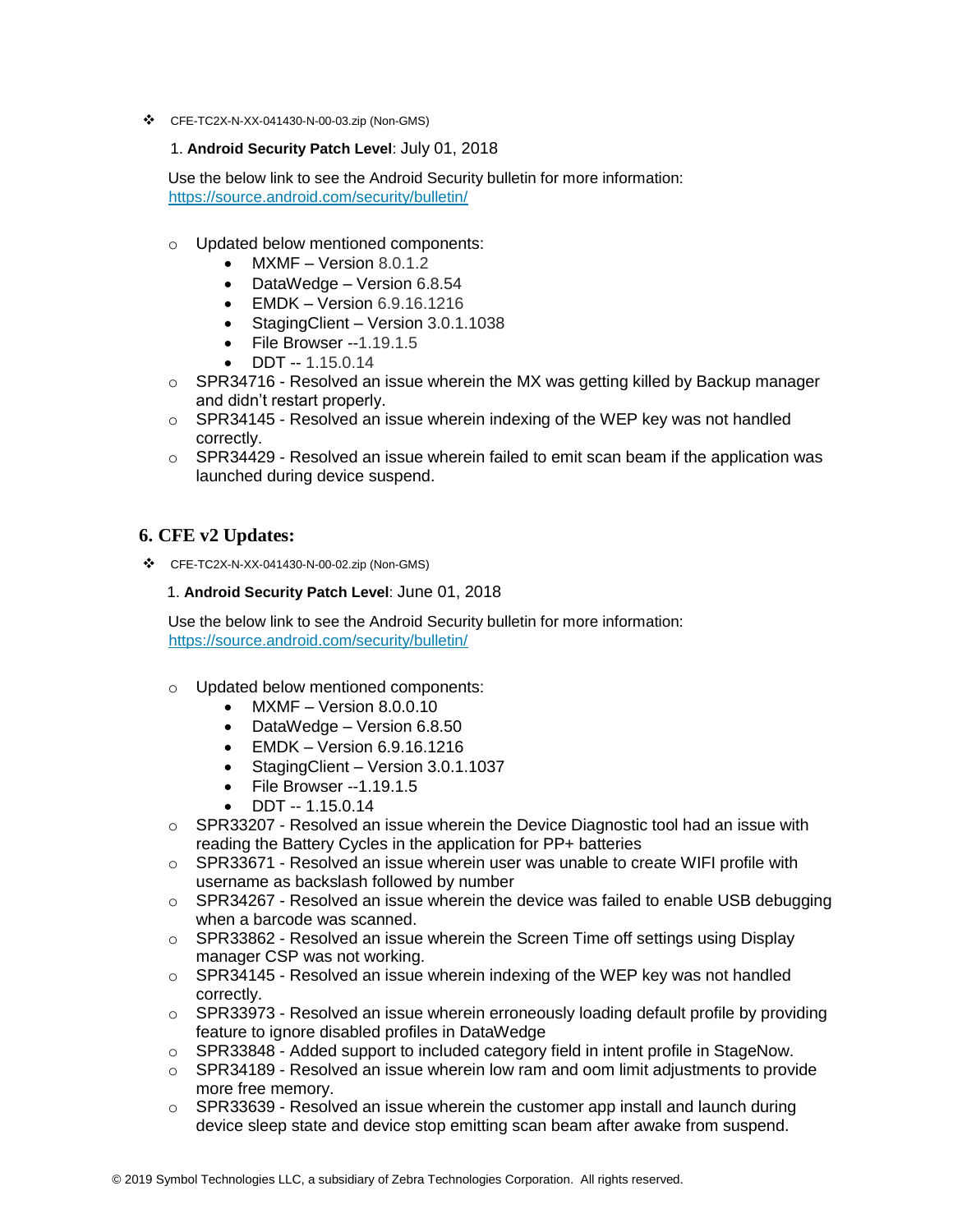- $\circ$  SPR33876 Resolved an issue wherein Display Timeout was unable set via StageNow
- $\circ$  SPR33607 Resolved an issue where few fresh devices were unable to stage after unbox the device.
- $\circ$  SPR33538 Resolved an issue wherein the Scanner beam stuck off and No LED beam while pressing scanner button.
- $\circ$  SPR33977 Resolved an issue wherein Time Zone setting through StageNow profile was not working.
- $\circ$  SPR33981 Resolved an issue Czech Republic Regulatory Country could not be set using Wifi config profile.
- o SPR33799 Resolved an issue wherein DataWedge was sending char 10 instead of char 13.
- $\circ$  SPR31491- Resolved an issue wherein device not able to stage devices from manufacturing with StageNow.

# <span id="page-6-0"></span>Device Compatibility

This software release has been approved for Android TC20 Nougat Non-GMS models mentioned below. Please note that GMS OS images are not compatible with China based SKUs

| <b>Device</b>   | <b>Operating System</b>                               |
|-----------------|-------------------------------------------------------|
| TC200J-20C112CN | Android N (Non-GMS Only) China Only                   |
| TC200J-20A111CN | Android N (Non-GMS Only) Plus SKU - China<br>Only     |
| TC200J-2KC111CN | Android N (Non-GMS Only) Keyboard SKU -<br>China Only |
| TC200J-20C213CN | Android N (Non-GMS Only) Premium SKU -<br>China Only  |

This software is also approved for Android TC25 Nougat Non-GMS models mentioned below

| <b>Device</b>   | <b>Operating System</b>             |
|-----------------|-------------------------------------|
| TC25CJ-20B101CN | Android N (Non-GMS Only) China Only |
| TC25CJ-20C102CN | Android N (Non-GMS Only) China Only |

# <span id="page-6-1"></span>Installation Requirements

## HW Requirements

- Windows PC running Windows 7/10 32/64 bits
- USB Type C Cable
- Micro SD Card with at least 2GB capacity (optional)

## SW Requirements

Please make sure following components are installed on your computer before commencing OS installation.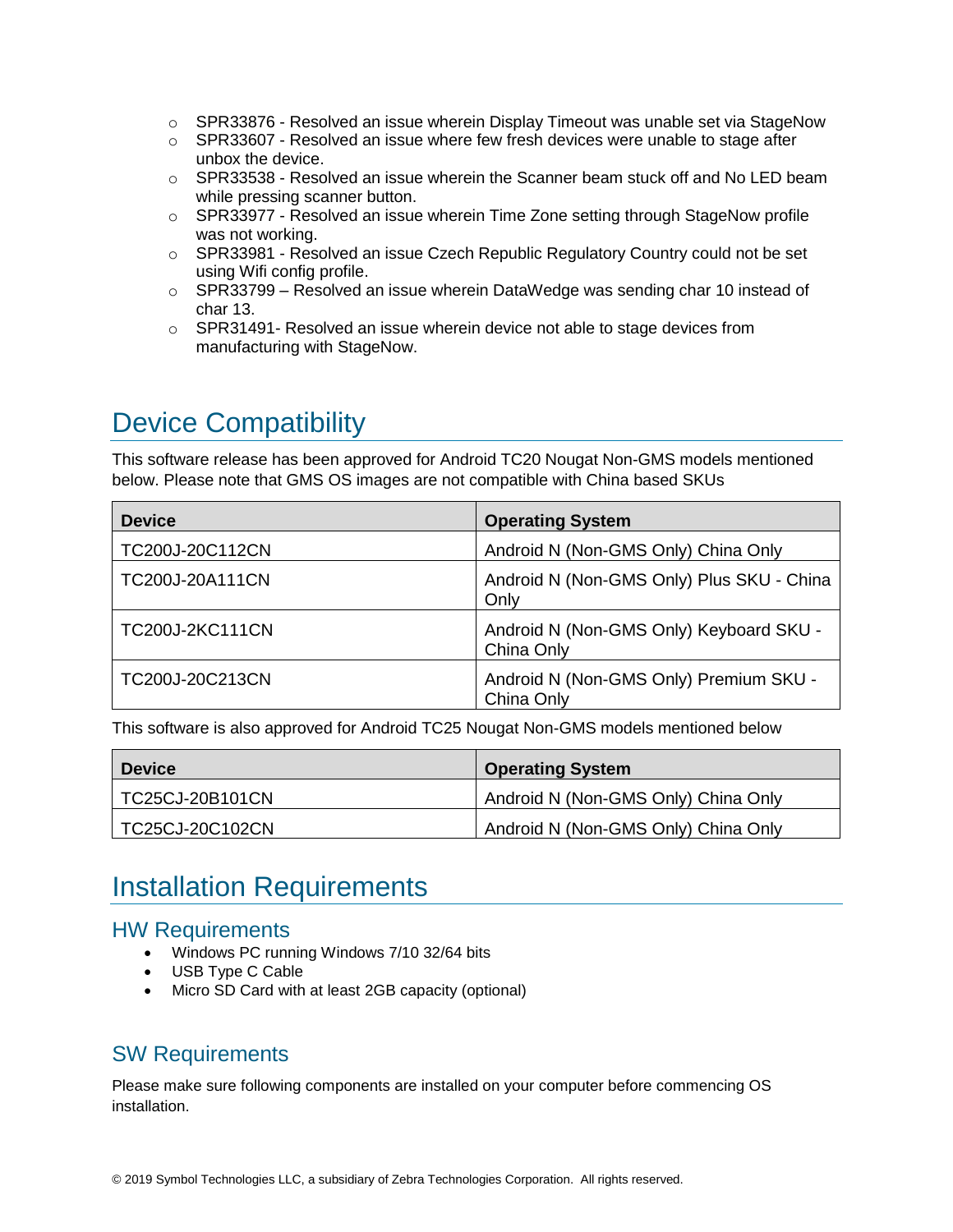- Zebra Android USB Driver V2.2 or higher
- Android Debug Bridge version 1.0.39 or higher
- TC20/TC25 Non-GMS Android OS Release Images

## Image Compatibility

To use this Update, the terminal must have the BSP 04-14-30-0-NN-00-M1 installed as the baseline OS.

# <span id="page-7-0"></span>Installation Instructions

## Using the "adb sideload" method

#### **Assumptions**

- 1. ADB installed on PC
- 2. TC20/TC25 has Developer options enabled
- 3. USB debugging ON

#### Procedure

- 1. Plug the TC20/TC25 into the USB & Charging Cable and then the Cable to the PC. If you have a Cradle with USB connectivity, connect it now.
- 2. You may need to pull down notification bar, and tap on the notification which says, "USB charging this device", and change it to "Transfer files".
- 3. Open Command Prompt on PC, run "adb devices" and check to see if you can see the device's serial number… If yes, proceed… if not you will need to get the PC set up with the proper drivers or install an External SD Card.
- 4. You may also get a pop up on your PC (Win 7) that you will be connected as a Portable Media Player… this can be ignored.
- 5. Entering Recovery Mode
	- a. Choice 1: In Command Prompt, type "adb reboot recovery" and click enter.
	- b. Choice 2:
		- i. Reboot and hold PTT key
	- ii. When Zebra Technologies logo appears on the screen Release the PTT Key
- 6. Your TC20/TC25 will reboot and take you to Android Recovery screen.
- 7. To select Sideload Method
	- a. Use the Volume + and to highlight, "Apply update from ADB" and press the Power Key to select it
- 8. With your Command Prompt, open, type "adb sideload" and add a space and then drag and drop the zip file which you want to apply to the device and press enter.
	- a. When the file download starts, the command window will show progress with a percentage completed.
	- b. Device display will show a series of messages indicating it is downloading, verifying and installing the image on to the device.
- 9. After successful update, the device will auto reboot and you see Zebra on top and POWERED BY android at the bottom and after about 10 second will transition to the TC20/TC25 Touch Computer splash screen with 5 dancing white dots at bottom… it will stay at this screen up to 4 minutes and then present the "Lock Screen".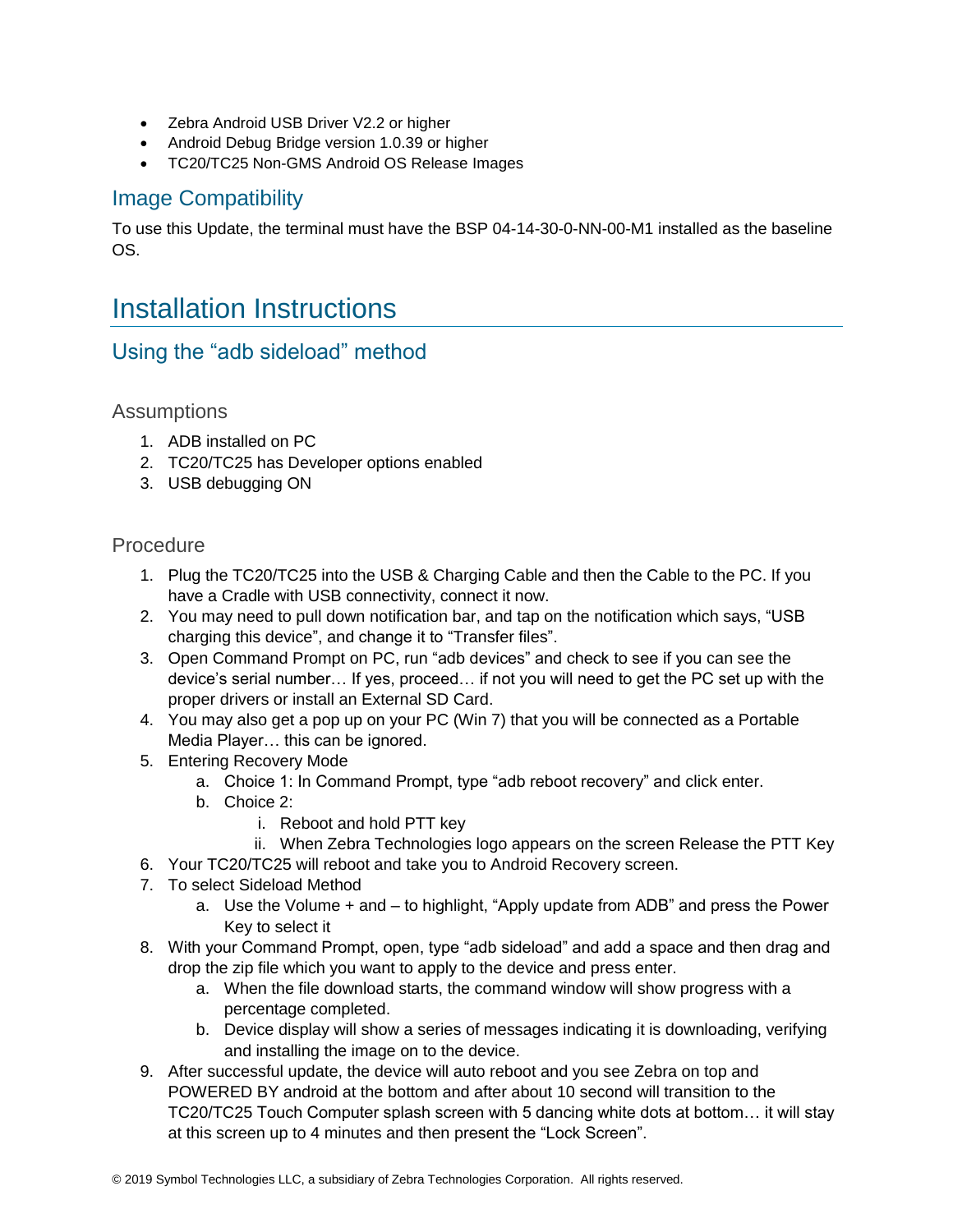- 10. To make sure the OS Update took place, once the initial setup is complete;
	- a. Go to "Settings" and scroll down to "About phone" and look at the "Build number". It should state "04-14-30.00-NN-U09-STD" and the Patch Version should indicate as "9".
- 11. Now you are all set to use your TC20/TC25.

## Using External SD Card

- 1. Plug the TC20/TC25 into the USB & Charging Cable and then the Cable to the PC. If you have a Cradle with USB connectivity, connect it now.
- 2. You may need to pull down notification bar, and tap on the notification which says, "USB charging this device", and then change it to "Transfer files".
- 3. You may also get a pop up on your PC (Win 7) that you will be connected as a Portable Media Player… this can be ignored.
- 4. Copy the required files to the SD Card. This can be done in two ways
	- a. Copy the files to the Micro SD card with the help of a SD Adapter which gets inserted to the SD slot of your PC/Laptop/SD Writer.
	- b. Directly transfer files to the Micro SD card which is inserted in to the back of the device. Please refer to the user guide on how to open the back door and inserting the SD card to the device.
- 5. Entering Recovery Mode
	- a. Choice 1: In Command Prompt, type "adb reboot recovery" and click enter.
	- b. Choice 2:
		- i. Reboot and hold PTT key
		- ii. When Zebra Technologies logo appears on the screen Release the PTT Key
- 6. Your TC20/TC25 will reboot and take you to Android Recovery screen.
- 7. Applying update via External SD card
	- a. Use the Volume + and to highlight select option to "Apply update from SD card" and press the Power Key to select it
	- b. Use the Volume + and to highlight package to be installed (downloaded Zip file) and press the Power Key to select it.
- 8. After successful update, the device will auto reboot and you see Zebra on top and POWERED BY android at the bottom and after about 10 second will transition to the TC20/TC25 Touch Computer splash screen with 5 dancing white dots at bottom… it will stay at this screen up to 4 minutes and then present the "Lock Screen".
- 9. To make sure the OS Update took place, once the initial setup is complete;
	- a. Go to "Settings" and scroll down to "About phone" and look at the "Build number". It should state "04-14-30.00-NN-U09-STD" and the Patch Version should indicate as "9".
- 10. Now you are all set to use your TC20/TC25.